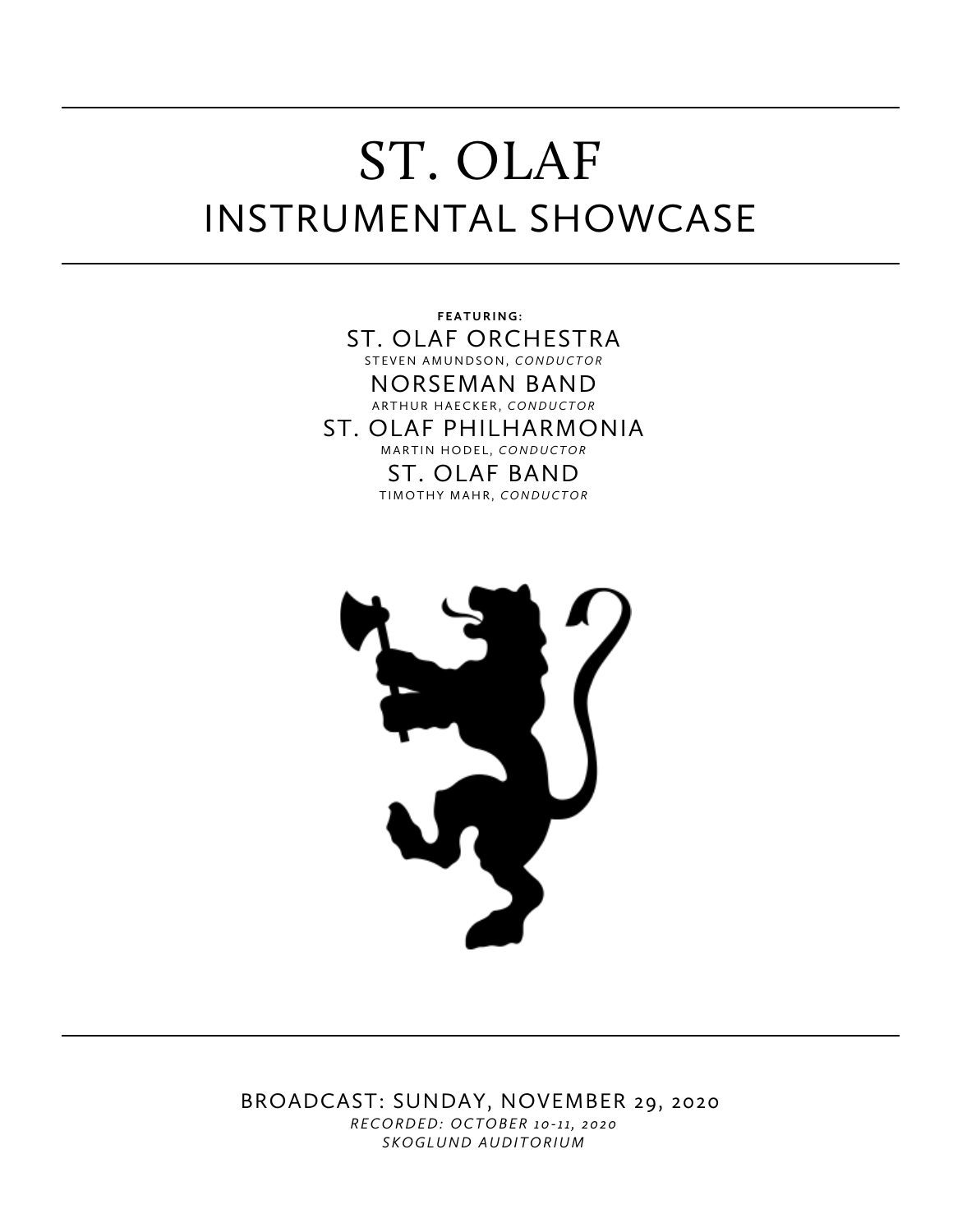## Program

## ST. OLAF ORCHESTRA STEVEN AMUNDSON, *CONDUCTOR*

**Overture to** *The Magic Flute***, K. 620** Wolfgang Amadeus Mozart (1756–1791)

Wolfgang Amadeus Mozart composed the comic opera *Die Zauberflöte* (*The Magic Flute*) the year he died, and it received its premiere just three months before his death. Similar to modern-day musicals, *The Magic Flute* uses the operatic form *singspiel*, which combines sung and spoken dialogue to tell its story. In addition to its innovative method of storytelling, *The Magic Flute* was unique in its origins; it was the first work Mozart composed for the commercial stage rather than a commissioned opera for the royal court. The new emperor had no use for Mozart's talents, and his former librettist, Lorenzo da Ponte, was banned from the court after multiple scandals. Mozart hoped that a successful opera would save him from the brink of financial disaster, and he was excited at the prospect of composing a more lighthearted work for a broader audience. He partnered with Emanuel Schikaneder, who drew from popular fairytales as well as books popular in Masonic circles (both men were Freemasons) to write the comedic yet often serious *libretto*.

The overture was finished just two days before the premiere of *The Magic Flute*. It establishes the central key, E-flat major, by dramatically proclaiming the notes of the tonic triad. The use of threes is symbolic for both Mozart and Schikaneder. Three is a mystically significant number in Masonry; thus, they chose the key of three flats and began the overture with three majestic chords. Following the grand introduction, the orchestra carries into a cheerful fugal *allegro* section. Later, the *allegro* is interrupted by yet another trio of chords, this time in the dominant key. The overture continues as a showcase of Mozart's counterpoint skills and dynamic contrasts, and brilliantly expands on the overture's simple theme. The stark contrast of the imposing three introductory chords with the sparkling melody perfectly captures the balance of humor and sobriety expertly crafted in *The Magic Flute*.

**Starburst** Jessie Montgomery (b. 1981)

Acclaimed composer and violinist Jessie Montgomery's ability to expertly blend classical music with nods to vernacular music, improvisation, language, and social justice makes her one of the most relevant 21st-century composers and commentators on life in the 21<sup>st</sup> century. Born in Manhattan to a musician father and a theater artist mother, she grew up experiencing activism through music firsthand. The Lower East Side of Manhattan was in a pivotal moment during Montgomery's early life, as artists and students as well as immigrants began moving to the area after a period of decline. Along with this change came a wave of musical experimentation and community activism, and Montgomery cites these early experiences as inspiration for her unique musical style.

*Starburst* began as a commission in 2012 by Sphinx Virtuosi, a renowned chamber orchestra composed of 18 of the country's top Black and Latinx classical musicians, where Montgomery is also a composer-in-residence. She writes about *Starburst*:

This brief one-movement work for string orchestra is a play on imagery of rapidly changing musical colors. Exploding gestures are juxtaposed with gentle, fleeting melodies in an attempt to create a multidimensional soundscape. A common definition of a starburst: "the rapid formation of large numbers of new stars in a galaxy at a rate high enough to alter the structure of the galaxy significantly" lends itself almost literally to the nature of the performing ensemble who premieres the work, Sphinx Virtuosi, and I wrote the piece with their dynamic in mind.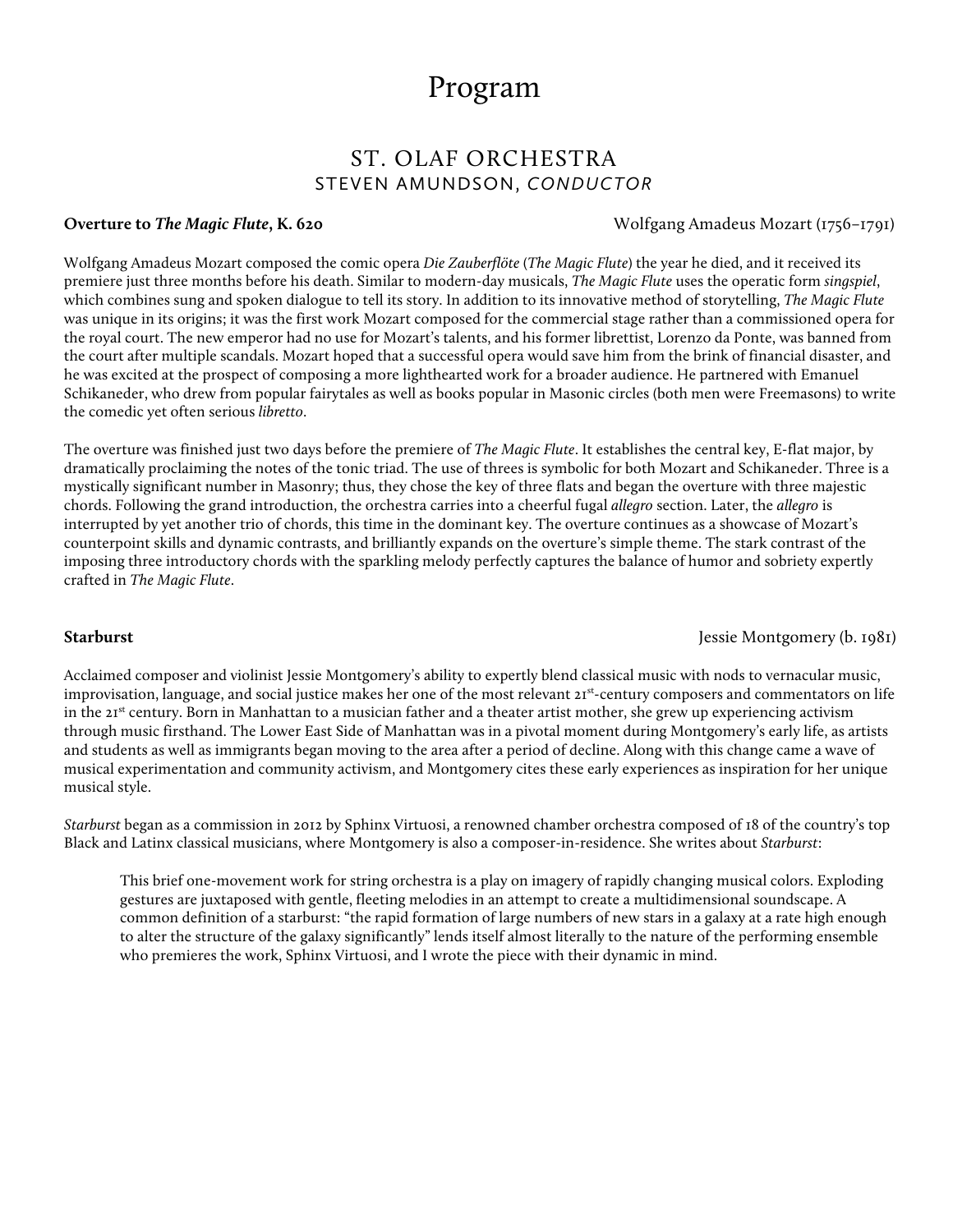#### **Symphony No. 1 in C Minor, Op. 68** Johannes Brahms (1833–1897)

#### IV. *Adagio – Piu andante – Allegro non troppo, ma con brio – Piu allegro*

Though Beethoven died six years before Johannes Brahms was born, the great composer's iconicism hung over Brahms from the beginning of his musical career. When Brahms was just 20 years old, an article by Robert Schumann was published declaring Brahms the heir to Beethoven's great legacy. Schumann wrote, "If [Brahms] directs his magic wand where the massed power in chorus and orchestra might lend him their strength, we can look forward to even more wondrous glimpses into the secret world of the spirits." Though he had composed a few works for chamber groups and piano at the time of the article's publication, Brahms had yet to compose a symphony. This crushingly high expectation weighed heavily on the young composer, and as a result he took 20 years to finish his first symphony. While it is commonly suggested that the symphony was delayed as a result of intimidation, it is also true that Brahms felt strongly about the seriousness of the symphonic genre, and wanted to take appropriate time to craft his first symphony.

Brahms made the deliberate choice to pay direct homage to Beethoven in his first symphony through both stylistic choices and the use of C minor, a key associated with many of Beethoven's major works. Brahms introduces many thematic fragments from which he crafts an impressive number of developments, a hallmark style of Beethoven, and introduces a moody atmosphere that is also reminiscent of Beethoven. Despite these nods to his predecessor, Brahms still manages to create a voice that is all his own. The finale is the ultimate showcase of both his unique voice and his overt references to Beethoven. Following an extended, pensive introduction, the horn arrives with a brilliant C major theme. Based on an alphorn tune, the melody establishes victory and confidence, and puts to rest any insecurities Brahms had toward this symphony. The coda is also uniquely Brahms, closing out the movement by reminding listeners that he not only lived up to Schumann's prediction, but also became a rival to Beethoven himself. The finale also pays direct parallels to Beethoven's Ninth Symphony with an inspired melody closely reminiscent of "Ode to Joy." This comparison is not only accurate to Brahms's intentions, but also recognizes the movement's greatness.

*—Program notes by Penelope Musto '21*

## NORSEMAN BAND ARTHUR HAECKER, *CONDUCTOR*

#### **Within Our Reach**Carl Holmquist *'*05 (b. 1983)

Jessica P. Cameron, *narrator*

*Within Our Reach,* written in 2018 by St. Olaf alumnus Carl Holmquist, was written in a similar style to Aaron Copland's *Lincoln Portrait.* Both pieces are composed for a large ensemble and narrator with the text taken from prominent speeches and writings by an American president. In the case of *Within Our Reach,* the president quoted is Barack Obama. Holmquist chose President Obama because of his familiarity to most current students. Holmquist aimed to pick quotes that were inspiring and uplifting rather than political in nature. He set the narration to music, including musical quotes from "The Star Spangled Banner" and used jazz influenced rhythms and harmonies to allude to Obama's fondness for the style. The narration was purposely designed to be read by anyone, regardless of their ability to read music.

*—Program notes by Arthur Haecker*

**Jessica P. Cameron**, Associate Director of Multicultural, Gender, and Sexuality, joined the Taylor Center for Equity and Inclusion at St. Olaf College this fall. She was born and raised in Chicago, Illinois, then lived in Iowa for five years and in Minnesota since 2015. She earned her undergraduate degree at Iowa State University, where she majored in sociology with a minor in biological and pre-med illustration. At the University of Minnesota, she pursued her master's degree in organizational leadership and policy development with an emphasis on educational policy. At Iowa State, she started her student-centered work in higher education as an ambassador and mentor, then professionally as an admissions counselor, program coordinator, and assistant director for the National Science Foundation grant (NSF). Her work at NSF involved doubling the number of African-American, Hispanic/Latino, Native American, Alaska Native, and Pacific Islander students receiving baccalaureate degrees in science technology, engineering, and math. Her expertise has been centered in supporting marginalized, LGBTQIA+, cross-cultural, and multicultural students.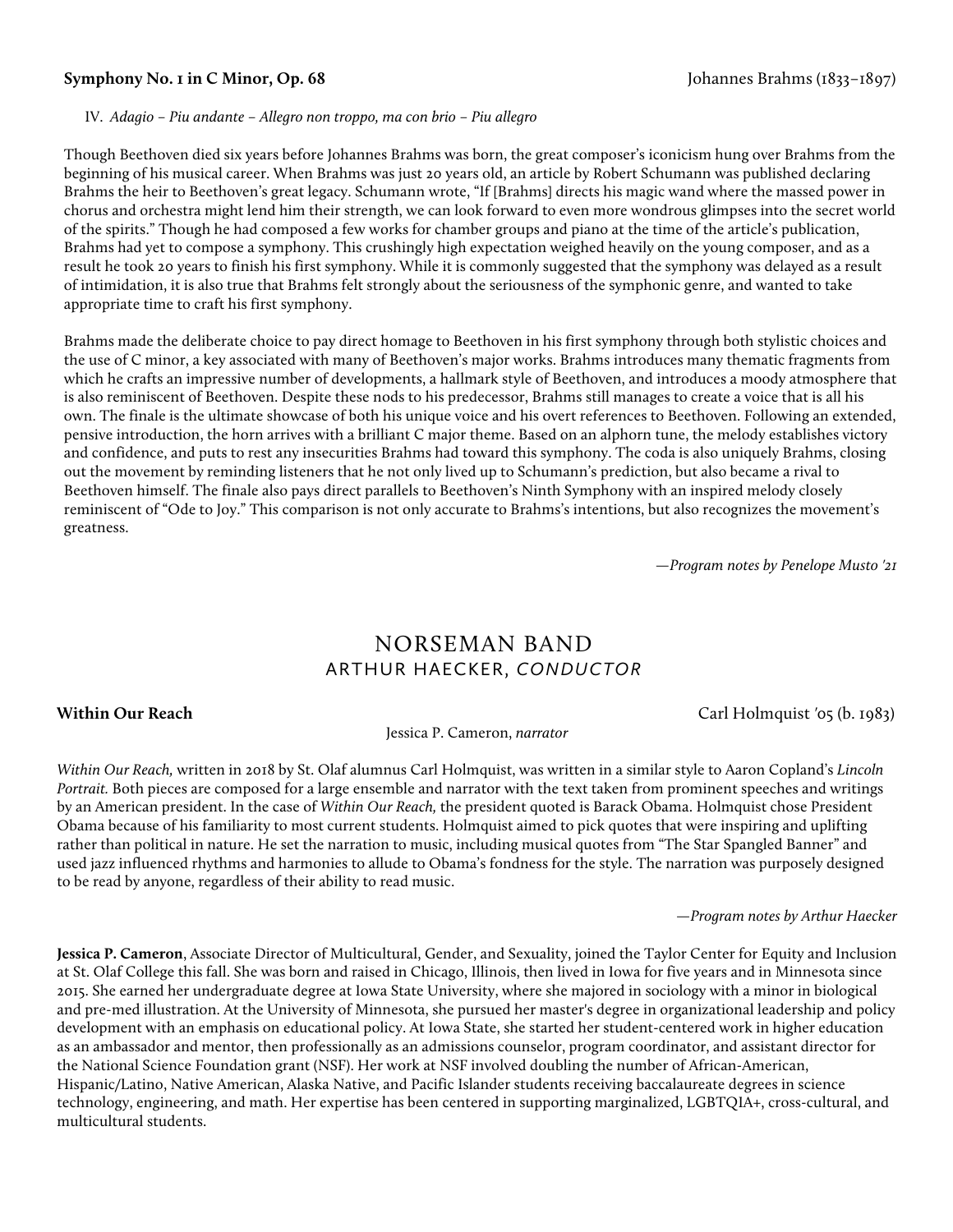## ST. OLAF PHILHARMONIA MARTIN HODEL, *CONDUCTOR*

- I. *Ouverture*
- II. *La paix* ("The Peace")
- III. *La réjouissance* ("The Rejoicing")

G.F. Handel's *Music for the Royal Fireworks* is an orchestral suite in five movements, composed for an outdoor performance and celebration of the end of the War of Austrian Succession in 1749. Handel was widely traveled and found favor with King George II of Great Britain, who commissioned the piece, despite being a German composer. As the title implies, this piece was to precede a fireworks display; a display of grandeur and victory that could only be completed by a set designed by the designer of the Paris Opéra. In concept, this victory celebration was lavish and top tier, but poor planning and stormy weather made the actual realization a catastrophe.

The *Music for the Royal Fireworks* grand introduction, or *Ouverture*, is often cited as one of Handel's most opulent compositions. Its driving fanfare and bold instrumentation sonically communicate the celebration of triumph over war, setting the stage for later movements to offer their respect and honor to the labor and prowess of King George II during times of war. *La paix* ("The Peace") exemplifies a pastoral theme, representing King George's desire for peace in times of war. In a stark contrast to the previous movements, *La paix* offers an exceptionally light and sweet interlude before a return to tour de force in *La réjouissanc*e ("The Rejoicing"). The final movement is led by the trumpets, driving the winds and strings into a short, fast-paced, final celebration of the King's victory over war.

### **Wind Serenade in C Minor, K. 388 Wind Serenadeus Mozart** North American Service American Service American Service American Service American Service American Service American Service American Service American Service Ame

I. *Allegro*

II. *Andante* 

Mozart's Wind Serenade in C Minor, K. 388 was likely written in Vienna between 1782 and 1783. In the early half of the 1780s, Mozart was prolifically composing for wind instruments after finding fascination with the music of J.S. Bach and G.F. Handel. Along with two other wind serenades, Wind Serenade in C Minor, K. 388 was written to be performed at Emperor Joseph II's court with the wind octet he established.

This piece puzzles many who listen to it, especially when considering the context of the time and genre. An ensemble of clarinets, oboes, and French horns would traditionally perform bright and entertaining music that might've been heard at a dinner or dance. In Mozart's time, serenades were typically multi-movement dance works, embodying the lighter feeling that was expected of this sort of wind ensemble. Wind Serenade in C Minor, K. 388 does neither of these things. Rather, it is typically described as dark, dramatic, and exceptionally serious.

The serenade's opening *Allegro* movement is dramatic, fast-paced with an intense conversation between voices. Tension is released in the middle section as the oboe relaxes into a theme supported by the horns. This relaxed moment is short-lived as a bold reprise of the introductory energy takes over, transforming the once familiar and peaceful oboe melody to match the initial intensity. The following *Andante* movement is closer to what one might expect from a traditional serenade. The lightheartedness of this theme and its dance-like meter allude to typical serenade expectations. Subtle contributions from the clarinet voices support the non-typical nature of this piece, creating a darker atmosphere as the initial melody continues to develop before eventually returning to the original key.

**Music for the Royal Fireworks George Frideric Handel (1685–1759)**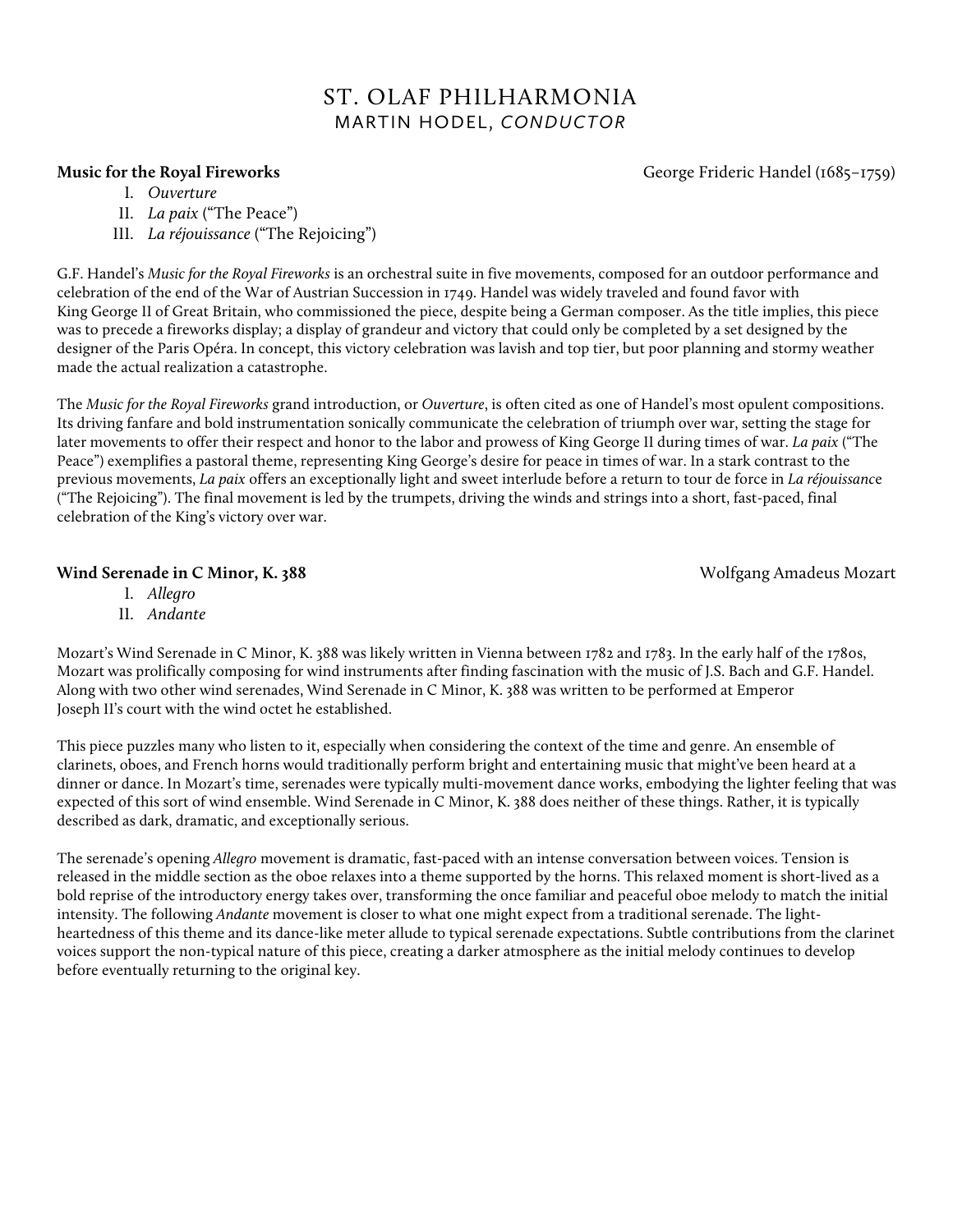#### **Brass Symphony, Op. 80** Jan Koetsier (1911–2006)

I. *Allegro*

Jan Koetsier's Brass Symphony, Op. 80 is a bright and lively work for brass ensemble, and is often considered a pivotal piece in brass repertoire. Koetsier was a Dutch composer, conductor, and pianist. Though he was born in Amsterdam, Koetsier was educated in Berlin and stayed there until social and political pressures of the time forced him to return to Amsterdam where he stayed and worked for the rest of his life. As a composer, Koetsier generally strayed from tradition, choosing to write for, what he saw as, practical instrument combinations to serve a harmonic or melodic purpose. He took a special interest in brass instruments and was dedicated to establishing brass chamber music as a serious genre.

British trumpeter Philip Jones (1928–2000) commissioned Brass Symphony, Op. 80. Jones's internationally-recognized Philip Jones Brass Ensemble premiered the piece in February 1980 and recorded it the following year. Jones was a renowned trumpet player, occupying principal positions in various orchestras across London. He retired from performing and turned to teaching in 1986 after he ran over his trumpet case on the way to a performance.

The *Allegro* opens with a lively trumpet fanfare, asking the audience for its attention before slowing down the harmonic rhythm with expansive, full chords in a striking introduction. The mood of the piece suddenly changes, picking up its pace and introducing two new melodies in the trumpet and French horn lines. Other voices pick up these melodies in imitative entrances. Eventually, a conversation begins between the familiar fanfare from the beginning and the later repeated melodies before the piece comes to a close with a prolonged and dramatic version of the initial fanfare.

#### **Symphony No. 40 in G Minor Notify and Symphony No. 40 in G Minor Notify and Amadeus Mozart Wolfgang Amadeus Mozart**

II. *Allegro molto* 

W.A. Mozart's Symphony No. 40 in G Minor, or the "Great G Minor Symphony," was first catalogued on July 25, 1788. Its premiere date is unknown and widely debated. Some suggest that Mozart never heard the symphony's premiere and even imply that he never intended to have it performed. Others believe that it was premiered with Mozart in attendance, though it was so poorly executed that he couldn't bring himself to hear the performance in its entirety. After the symphony's initial entry into his catalogue, Mozart revisited it shortly before his death and revised the wind instrumentation, adding oboes and clarinets.

Symphony No. 40 in G Minor is one of two symphonies that Mozart wrote in a minor key. The revised symphony's premiere received mixed reviews, though it was universally recognized as harboring evidence of emotional tension and tragedy. In 1788, when Mozart was writing this symphony, the Viennese public lost interest in Mozart's performances as he lacked the imagination and appeal of his earlier compositions. Along with the loss of his daughter and his financial instability, it is possible that this symphony embodies Mozart's grief and struggle in the world, exemplified by his rare choice and use of a minor key.

Defying traditional expectations, the initial *Allegro molto* movement begins with a string accompaniment, rather than Mozart's typical, bold opening chords. He makes up for his lack of a dramatic opening by immediately filling the initial theme with striking dynamic contrasts between the strings and the full orchestra. In between the piece's relentless intensity, Mozart leaves space for the audience to understand his grief through periodic sighs in the winds. This movement is brought to an end by a substantial, full-bodied declaration of the rhythmic patterns hinted at throughout the beginning of the piece.

*—Program notes by Emmie Head '22*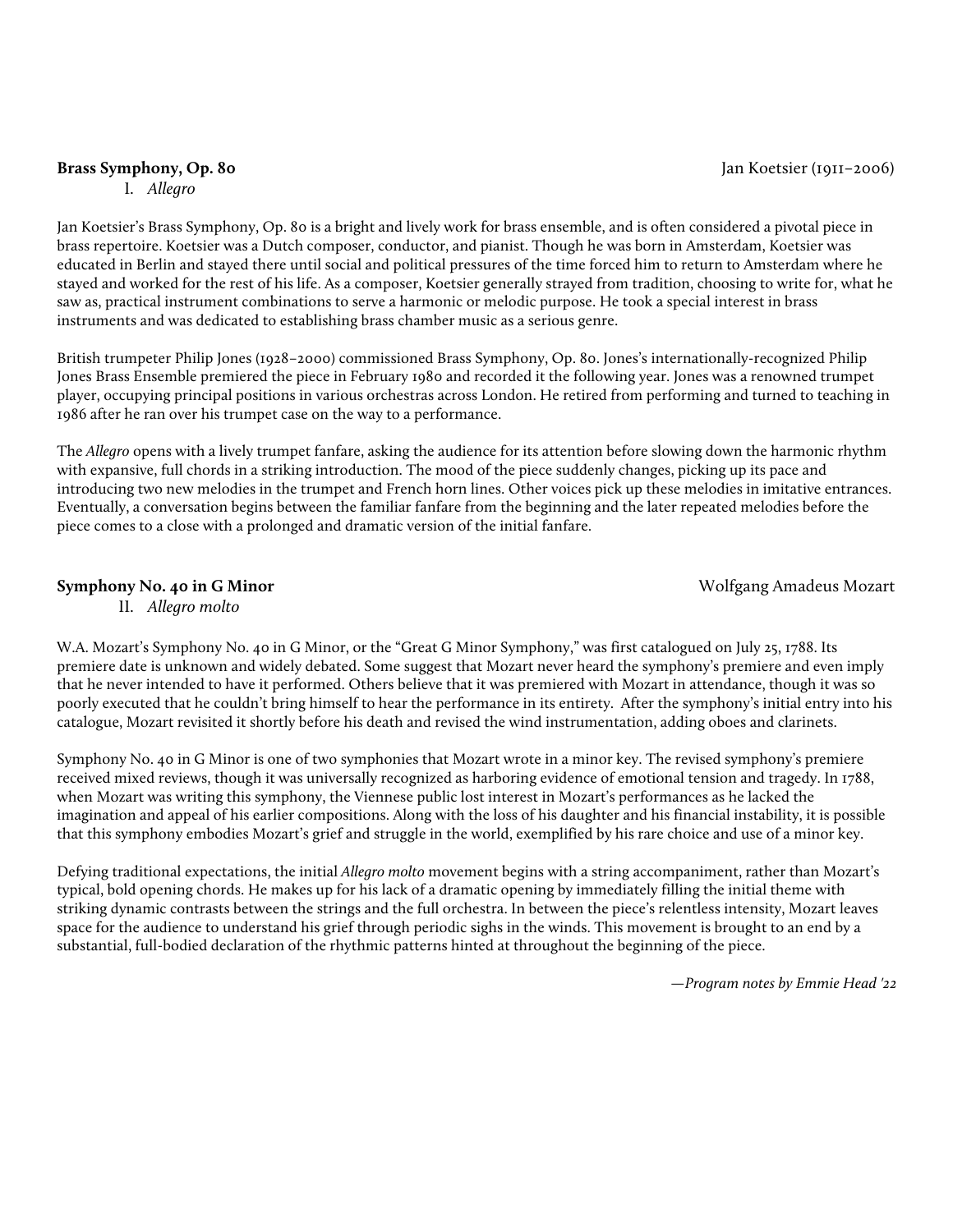## ST. OLAF BAND TIMOTHY MAHR, *CONDUCTOR*

### **A Mother of a Revolution** (2019)Omar Thomas (b. 1984)

Omar Thomas, a composer, arranger, and educator, was born into a Guyanese family in 1984, and went to James Madison University for his undergraduate degree in music education and the New England Conservatory for a master of music in jazz composition. His music, described as "elegant, beautiful, sophisticated, intense, and crystal clear in emotional intent," continues to move and influence his audiences. While he was completing his master's degree, he was invited to Berklee College of Music as the Assistant Professor of Harmony at only 23 years of age. Thomas won the American Society of Composers, Authors, and Publishers (ASCAP) Young Jazz Composers Award in 2008, and was invited to perform at the JaZzCap Showcase by ASCAP. He currently holds a position on the faculty of the University of Texas.

*A Mother of a Revolution*, composed in 2019, is a piece that celebrates the bravery of trans women and specifically Marsha "Pay It No Mind" Johnson. She is credited with being one of the instigators of the Stonewall uprising that took place on June 28, 1969. This event is an important milestone in the LGBTQ+ liberation movement in the 20th century, and it is still celebrated worldwide during Pride Month celebrations. The transphobia within our society is enraging and intolerable: over 20 trans women were killed in the United States in 2018 and that number has only gotten higher. In order to show honor and support, the composer states that the disco beat in the latter half of the piece resembles club culture, where LGBTQ+ people take refuge and live their lives unapologetically. This piece was commissioned by the Desert Winds Freedom Band, under the direction of Dean McDowell, to commemorate the 50th anniversary of the Stonewall uprising.

The Marsha P. Johnson Institute (www.marshap.org) works to defend and protect the lives of Black trans people and provide COVID-19 relief efforts.

#### **Elegy** (1972)John Barnes Chance (1932–1972)

John Barnes "Barney" Chance, an American composer, began composing in high school where he participated in the school band and orchestra playing percussion. During that time, he composed his first symphony for orchestra, and it premiered during his senior year. He went to the University of Texas for bachelor and master of music degrees, and after his studies, Chance played with the Austin Symphony Orchestra as well as the Fourth and Eighth U.S. Army Bands. After these performance experiences with the army, he composed seven pieces for school ensembles, including his first work for wind band. Over his career, Chance composed a variety of music of different genres, including band, orchestra, chorus, chamber groups, and solo instruments. He passed away unexpectedly when he was electrocuted in his own backyard at the age of 39.

*Elegy* is a piece that is not technically demanding; in fact, a good high school band can perform it. However, its harmonies and intonation challenges are daunting. It requires the performers to be able to blend with each other, but not blend in, in order to show the subtle changes in timbre. This piece was commissioned in memory of a member of the West Genesee Senior High School Band, and its mournful, simple melody, established by low woodwinds and characterized by slow, sustained notes reflects the solemn reason for its existence.

An elegy often comments on a life tragically cut short and unfinished; sadly, Chance composed *Elegy* just months before his own death. We perform this work as a musical memorial to all who have passed during the pandemic.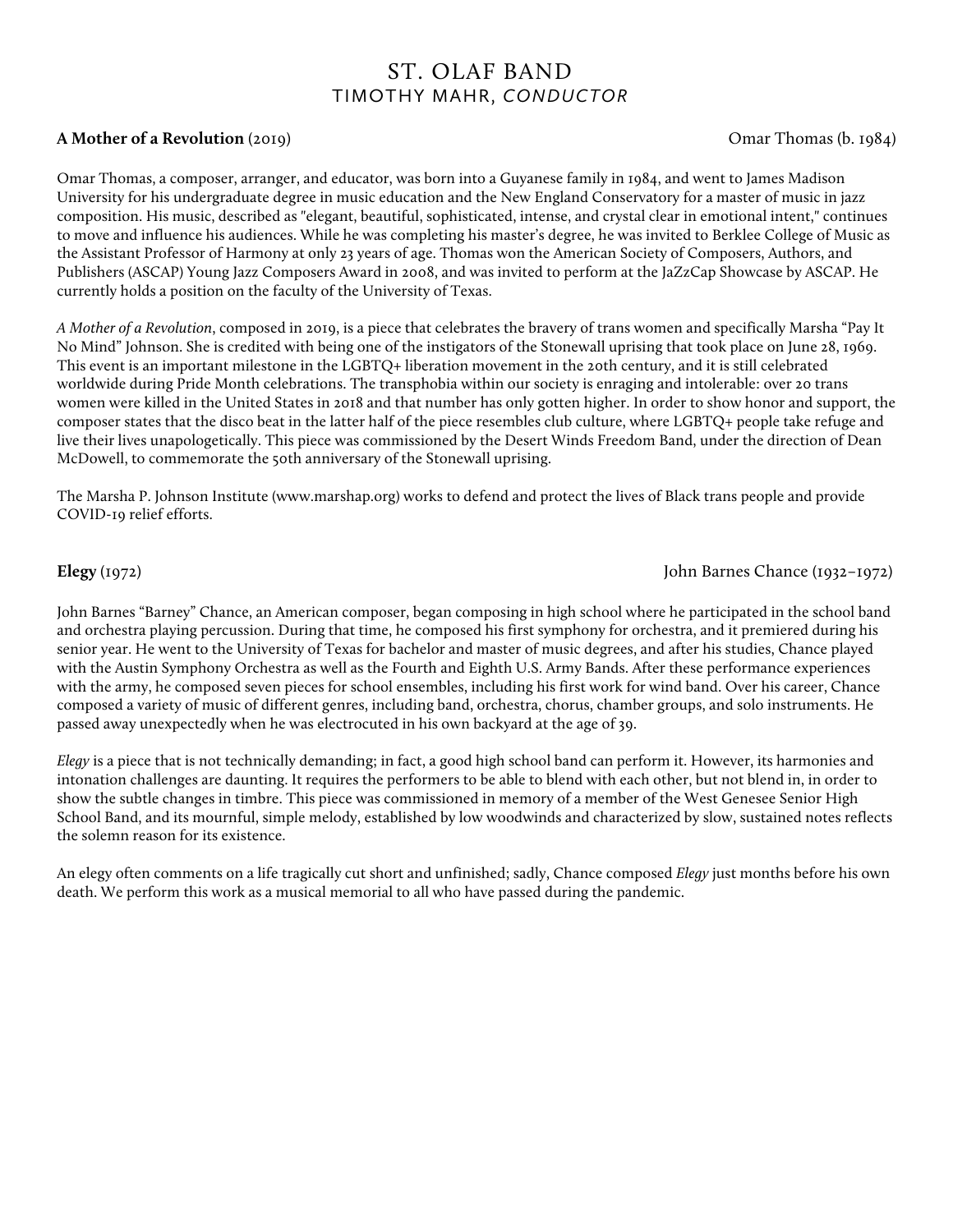### **For Archie** (2019)Yan Pang (b. 1989)

Yan Pang is a Chinese composer, choreographer, and scholar. She received her Ph.D. in music with a minor in theater arts and dance at the University of Minnesota. Her artistic focus is on intercultural composition and performance. She has been commissioned to compose for and perform in music festivals worldwide. Her choreography is often done to her original compositions, and is inspired by her multicultural and personal experiences.

Musical elements of *For Archie* come from Guizhou, Southwest China, where she lived in the rural area to study the Dong way of music making. This work is inspired by vocal practices of the Dong ethnic minority as well as the music and sound of the *sheng*, a wind instrument shaped like a small set of organ pipes. The United Nations Educational, Scientific and Cultural Organization (UNESCO) listed the creation and performance of Dong folk music as an intangible cultural heritage in 2009. Pang mentions that music and dance is the Dong people's entertainment, and she thinks of this as a "raw" way of happy living. She uses simple techniques and wants to bring their genuine aesthetics onto the stage. Archie was a beloved dog who "passed to a good place" when she finished this piece, and Pang named this piece after him, thinking of his pure, cheerful life in heaven.

### **Chorale and Shaker Dance** (1972)John Zdechlik (b. 1937–2020)

John Zdechlik is a native of Minneapolis, Minnesota and has been a vibrant part of the music education community. As a teacher, composer, conductor, and clinician, he taught music theory and conducted instrumental groups at Century College in White Bear Lake, Minnesota. Growing up, he had musical influences around him: his grandfather was a church organist, his father played classical recordings, and his parents enrolled him in piano lessons at the age of six. His music career started with playing the trumpet, then piano. At the age of 16, he had gigs with local dance bands as both a performer and arranger. Throughout his career, he composed over 60 works for band, small ensembles, and solo musicians. One of the musical mountains of Minnesota and a dear friend of the St. Olaf Band, Zdechlik passed away in May 2020.

Commissioned by the Bloomington Jefferson High School band program, *Chorale and Shaker Dance* is a lively composition based on two themes: the original melody, or the "chorale," and the Shaker tune, *Simple Gifts*. This piece begins with a woodwind chorale followed by a canon theme exhibited several times. A darker, tense slow section changes the energy of the work. Near the end, the woodwind canon returns and is followed by a low instrument chorale and repetition of the melody. A lot of compositional ideas are employed in this piece: polytonality, melodic fragmentation, and homophonic and polyphonic textures. The call and response between instruments, as well as canonic variations, play an important role in supporting the Shaker melody.

Zdechlik conducted his *Chorale and Shaker Dance* on over 500 occasions, and it has entered the core repertoire of bands around the world.

*—Program notes by Amber Dai '22*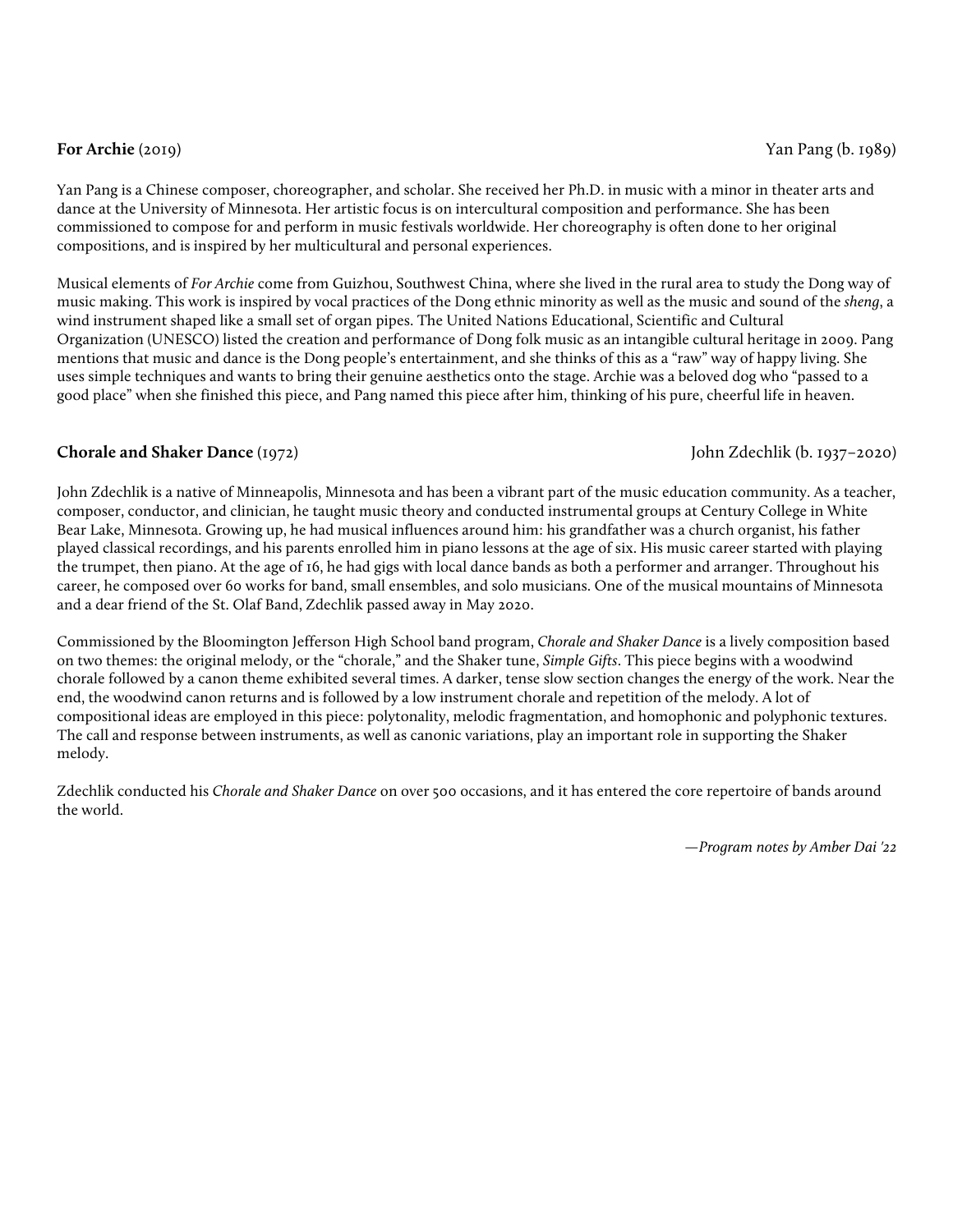#### **VIOLIN 1**

•Grace Alexander, *Santa Monica, Calif.* Renee Audette, *Baltimore, Md.*

- •††§Clara Brown, *Indianapolis, Ind.* Owen Cromwell, *Mukilteo, Wash.* Louis Dhoore, *Boise, Idaho* Emma Dougherty, *Alma, Mich.*
	- ††Jessica Folson, *Grand Forks, N.D.* Meredith Maloley, *Omaha, Neb.* Holly Petersen, *Holland, Mich.* Grace Pugh, *Lincoln, Neb.*
	- •Anna Raphael, *Bloomington, Ind.* Annika Seager, *Minnetonka, Minn.* ††Olivia Skaja*, Deer River, Minn.*
	- Kalli Sobania, *Little Falls, Minn.* Lauren Williams, *Tampa, Fla.* Rachel Wyffels, *Plymouth, Minn.*

#### **VIOLIN 2**

Erica Anderson, *Duluth, Minn.*

- •\*\*§Clara Brown, *Indianapolis, Ind.* Max Clifford, *Golden Valley, Minn.* Caleb Kaestner, *Salem, Ore.* Addie Jo Lambrecht, *Neenah, Wis.* Maria Landherr, *Lake Elmo, Minn.* Ann Li, *Olympia, Wash.*
- •\*Katie Marshall, *Horseheads, N.Y.* Phoebe Olszewski, *Escondido, Calif.* Elyssa Post, *Lincoln, Neb.* Emma Rosen, *Carson City, Nev.* Eli Schrubbe, *Andover, Minn.* Sophia Singleton, *Houston, Texas* Maxwell Voda, *Minneapolis, Minn.* Veronica White, *Dallas, Texas*

#### **VIOLA**

Louis Dhoore, *Boise, Idaho* \*Brita Gallagher, *Dresser, Wis.* Tristan Hall, *Littleton, Colo.*

Jens Lange, *Albert Lea, Minn.*

•Katie Marshall, *Horseheads, N.Y.* \*Shaelyn Muldowney, *Eden Prairie, Minn.* Holly Petersen, *Holland, Mich.* Samantha Rehorst, *Colorado Springs, Colo.*

Hayden Reid, *Spokane, Wash.* \*\*Andy Sprinkle, *University Park, Md.*

#### **CELLO**

Tienna Brusett, *Portland, Ore.*

St. Olaf Orchestra

Steven Amundson, *conductor*

\*Meleah Chang, *Iowa City, Iowa* Hayley Currin, *Colorado Springs, Colo.* Sydney Monge, *Minnetonka, Minn.* Meghan Mullins, *Libertyville, Ill.*

Zellie Owen, *Pasadena, Calif.* Henry Paton, *Duluth, Minn.* Amelia Podolny, *St. Paul, Minn.*

\*\*Anna Seppa, *Spokane, Wash.*

#### **BASS**

•\*Grayson Broesch, *Omaha, Neb.* \*\*Harrison Clark, *Richmond, Va.* Emily Dresbach, *Lincoln, Neb.* \*Beatrice Hammel, *Omaha, Neb.* Julian Malaby, *Altadena, Calif.* Davis Moore, *Worthington, Minn.*

#### **FLUTE/PICCOLO**

\*\*§Lauren Flaten, *Roseville, Minn.* Venus Su, *Taipei, Taiwan*

#### **OBOE**

*\*\**Grace Keller, *Plymouth, Minn.*

\*\*Colin Lang, *Boxborough, Mass.* ◇Lauren Vilendrer, *Shoreview, Minn.*

#### **CLARINET**

\*\*Hannah Cabasco, *Walla Walla, Wash.*

\*\*David Kriete, *Charlottesville, Va.*

#### **BASSOON**

\*\*Duncan Henry, *Savage, Minn.* Sydney Krane, *Xenia, Ohio*

#### **CONTRABASSOON**

Sam Mast, *Appleton, Wis.*

#### **HORN**

Siena Olson, *Elmhurst, Ill.* Kathryn Ristuben, *Mercer Island, Wash.* Molly Schuster*, Batavia, Ill.* \*\*Amanda Staab, *Littleton, Colo.*

#### **TRUMPET**

\*\*Annie Amen, *Edina, Minn.* Eric Holdhusen, *Whitefish, Mont.* \*\*Nathan Lyle, *Shakopee, Minn.* Luke Sargent, *San Diego, Calif.*

#### **TROMBONE**

•\*\*Neil Hutcheon, *Essex Junction, Vt.* \*\*Christopher Schulte, *Plymouth, Minn.*

#### **BASS TROMBONE**

Carson Aldrich, *Woodridge, Ill.*

#### **TUBA**

Greta Van Loon, *Rochester, Minn.*

#### **PERCUSSION**

^\*\*Megan Hoffhines, *Wilmette, Ill.*

- †† Concertmaster
- \*\* Principal/Co-principal
- \* Assistant Principal
- Officers and Management
- ◇ English Horn
- ^ Percussion Manager
- § Librarian

#### **MUSIC ORGANIZATIONS AND COLLEGE RELATIONS**

Michael Kyle '85, *vice president for enrollment and college relations* Jean Parish '88, *director of college relations for music organizations*  Terra Widdifield '95, *associate director of music organizations*  Connor Smith, *assistant director of music organizations for audience development* Sarah Gingerich '11*, coordinator of music organizations* Courtney Kleftis, *associate librarian for ensembles & performing rights* Greta Ramsey '19, *arts management intern for production & concert management*

#### **DEPARTMENT OF MUSIC**

Kathryn Ananda-Owens, *department chair* David Carter, *department vice-chair* Barb Barth, *academic administrative assistant – music* Cheryl Bristol, *academic administrative assistant – music*  Holly King, *instrument repair technician* 

**FINE ARTS ADMISSIONS** 

Molly Boes Ganza '08, *associate dean of fine arts recruitment*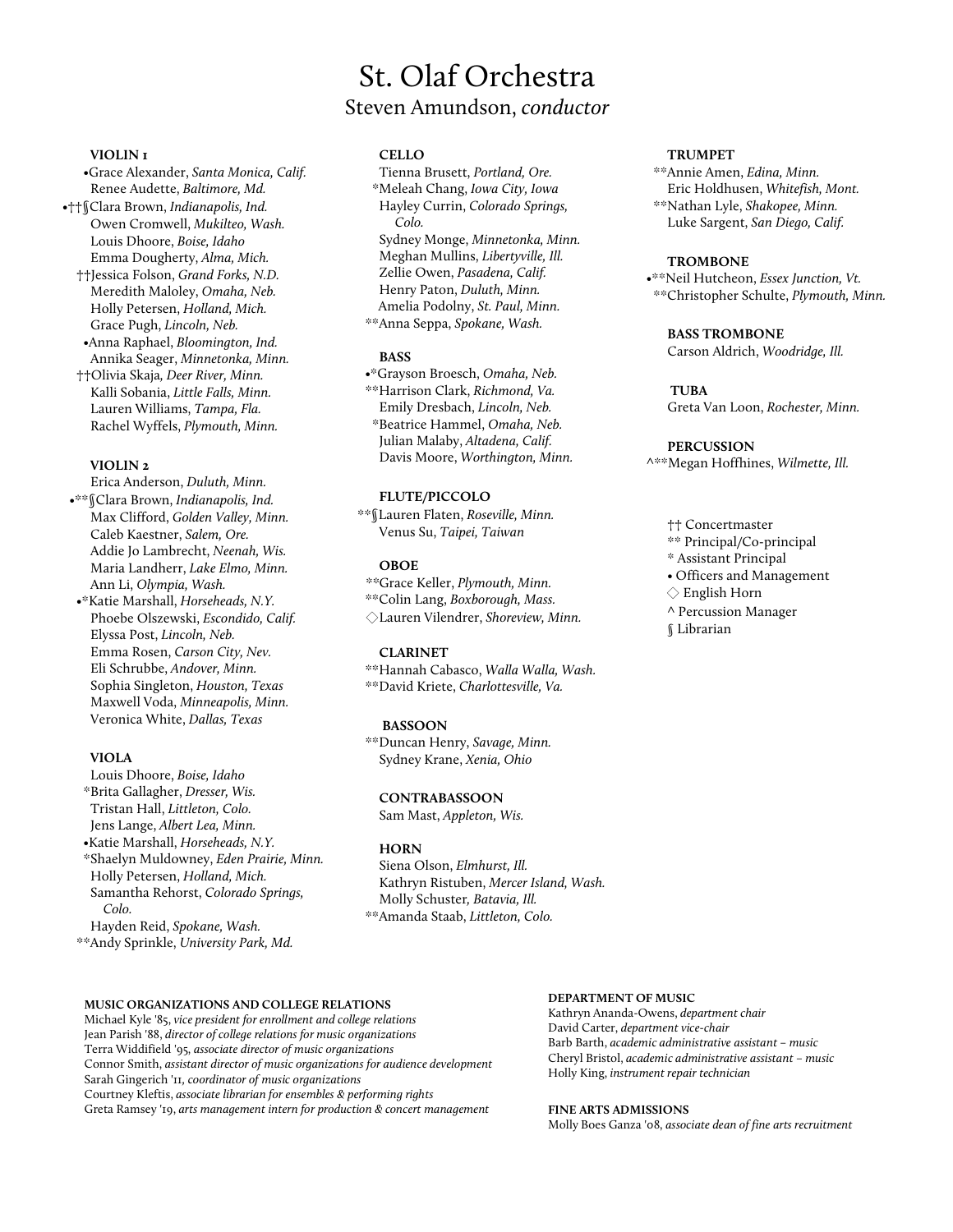#### **FLUTE**

Jack Anderson*, Alexandria, Va.* \*+Maggie Cunniff, *St. Paul, Minn.* Faith Gaetke, *White Bear Lake, Minn.* Emma Hoelscher*, Austin, Texas.* Kaitlyn Miller, *Kewaskum, Wis.* Hannah Orr, *New Prague, Minn.* Allison Rafert, *Issaquah, Wash.* Elizabeth Schoen*, Arlington, Va.* Eva Schoen, *Service Dog* Madeline Shields, *Scarborough, Maine* Noah Stamboulieh, *St. Paul, Minn.* McKenna Steineman, *Effingham, Ill.* Abigail Williams*, Eyota, Minn.* Monica Wohlhuter, *Eagan, Minn.*

#### **OBOE**

+Mary Crawford, *San Francisco, Calif.* Zoe Esterly, *Braddock Heights. Md.*

§\*Landry Forrest, *Oak Creek, Wis.* Olivia Hjelm, *Maple Grove, Minn.* Collin Krieger, *Lino Lakes, Minn.* Charlotte Smith, *Boulder, Colo.*

#### **CLARINET**

Emily Chmielewski*, Hales Corners, Wis.* Missy Daniels, *Big Lake, Minn.* Taylor Dirks, *Dekalb, Ill.* McKenzie Flaten, *Prior Lake, Minn.* Ainsley Francis*, Charlotte, N.C.* Emma Gambach, *Wayzata, Minn.* Gabrielle Heidelberger, *Plymouth, Minn.* Amy Imdieke, *Northfield, Minn.* •Riley Kazukiewicz, *Eagan, Minn.* Hauseng Lor, *Bloomington, Minn.* +Ronan Murray, *Apple Valley, Minn.* \*Tori Swensen, *Eden Prairie, Minn.* Annika Werner, *Perham, Minn.* Alex Williams*, Eyota, Minn.* Megan Yee, *Sioux Falls, S.D.*

#### **BASS CLARINET**

Honor Czarnik, *St. Paul, Minn.* Claire Michelsen, *Apple Valley, Minn.*

#### **BASSOON/CONTRABASSOON**

\*Britta Bengtson, *Lake Forest Park, Wash.* Daniel Cuesta, *Arlington, Va.*  Jonah Kunka, *Great Falls, Mont.* Kaylee Philbrick, *San Jose, Calif.*

## Norseman Band

## Arthur Haecker, *conductor*

#### **ALTO SAXOPHONE**

Colby Anderson, *Eagle Point, Ore.* Katherine Dallmier, *Mahomet, Ill.* Arich Fruehling, *Omaha, Neb.* •Emily Knuths, *Madison, S.D.* Kayla Kroschel*, Lake Elmo, Minn.* Bailey Larson, *Lincoln, Neb.* Jo Ornat, *St. Michael, Minn.*

#### **TENOR SAXOPHONE**

Emily Domres, *Sartell, Minn.* Dorienne Hoven, *Minneapolis, Minn.*

#### **BARITONE SAXOPHONE**

+•Faith Goede, *Muskego, Wis.* Ben Schaefers, *Sheboygan, Wis.*

#### **TRUMPET/CORNET**

Jenna Becker, *Sioux Falls, S.D.* Daniel Bachhuber, *Roseville, Minn.* \*Noah Bowlin, *Edina, Minn.* Olivia Carlson, *Bemidji, Minn.* Annabell Carolus, *Portland, Ore.* Isabelle Drenckhahn, *Zumbrota, Minn.* Alaina Falck, *Northfield, Minn.* +Bradford Jensen, *Bartlett, Ill.* Matthew Kompelien, *Edina, Minn.* Arzu Pahl, *Silver Spring, Md.* Calvin Reyes, *Farmington, Minn.* Benjamin Reister, *Northfield, Minn.* Margo Williams, *Kensington, Md.* Daniel Yang, *Vancouver, Wash.* Sam Yoo, *Fayetteville, N.C.*

#### **HORN**

Katharine Harpstead, *Plymouth, Wis.* Parker Hemphill, *Lakeville, Minn.* Jack Kiehne, *St. Paul, Minn.* Katie Lamm, *Spring Grove, Minn.* Anja Logan, *Brookfield, Wis.* Samantha Mehrkens, *Pontiac, Ill.* Ingrid Nelson, *Hanover, Minn.* \*+Rylee Roberts, *Cold Spring, Minn.*

Tye Van Pelt, *Buffalo, Minn.*

#### **TROMBONE**

\*Carter Anderson, *Eden Prairie, Minn.* Brandon Bunke, *St. Charles, Minn.* Henry Geffert, *Amherst, Mass.* Francis Munson, *Slater, Iowa* Andrew Noecker, *St. Paul, Minn.* Rowan Wilson, *Beldenville, Wis.*

#### **EUPHONIUM**

Lauren Christenson, *Blaine, Minn.* Sam Cunniff, *St. Paul, Minn.* +Ella Koenig, *Stanley, Wis.*

#### **TUBA**

Parker Barrette, *Lisle, Ill.* Jesse Wiemer-Hastings, *Geneva, Ill.*

#### **PERCUSSION**

- •+\*Josh Cameron, *Wyoming, Minn.* Connor Fogarty, *Bismarck, N.D.* Abel Lifschutz, *Eagle River, Wis.* Roslyn Raser, *Wheaton, Ill.*
	- \* Principal
	- + Section Leader
	- Officers and Management
	- § Librarian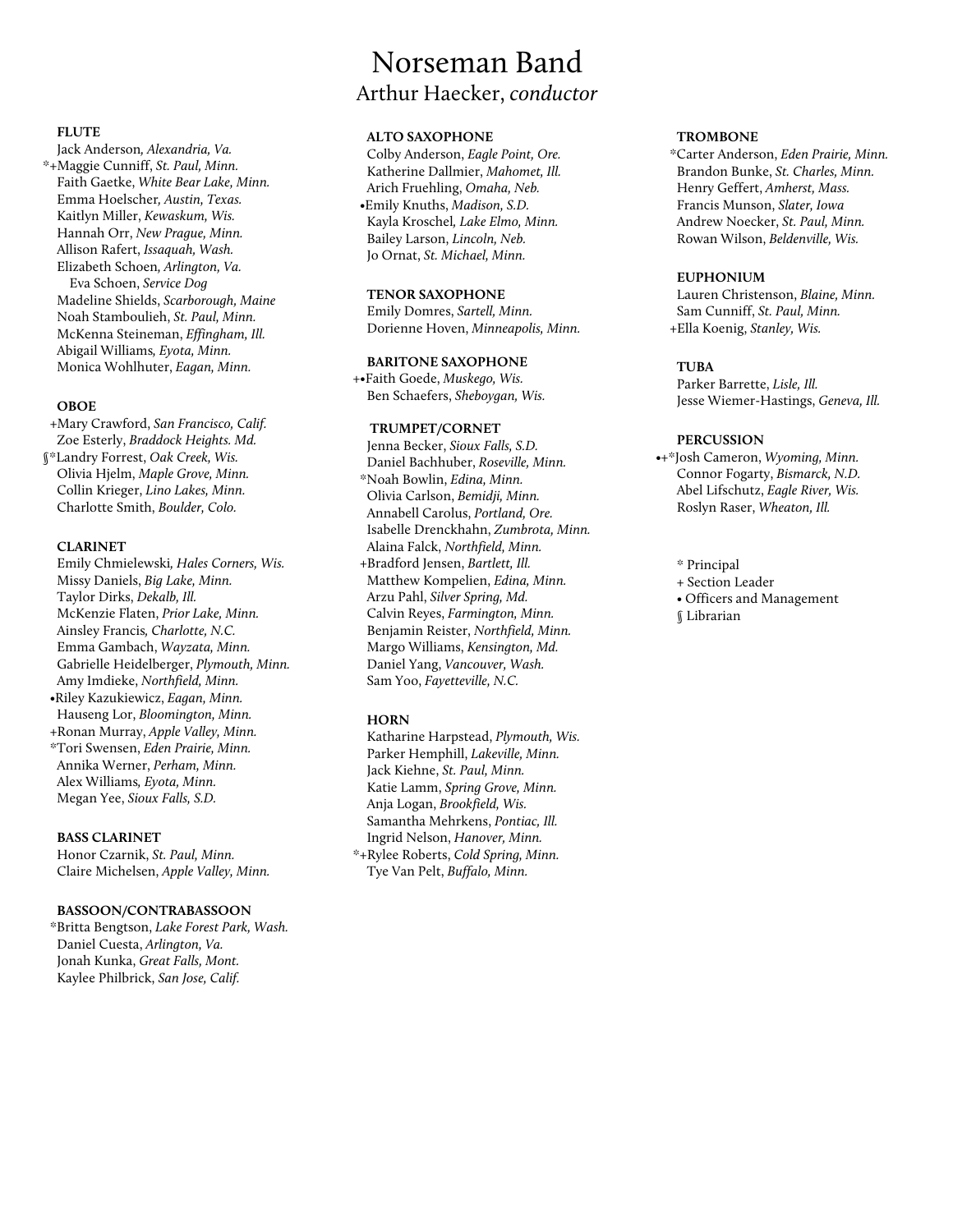## St. Olaf Philharmonia

Martin Hodel, *conductor*

#### **VIOLIN I**

Miriam Clapp, *Chicago, Ill.* Aubrey Connett, *Eden Prairie, Minn.* Zoe Garrett, *Tacoma, Wash.* ♱William Gilbert, *Lake Zurich, Ill.* Brock Lawhead, *Austin, Minn.* Lecheng (Joshua) Lyu, *Kulangsu, China* Anna Weimholt, *St. Paul, Minn.*

#### **VIOLIN II**

Cassidy Albrecht, *Stewart, Minn.* \*\*Emma Jenks, *Andover, Minn.* SooHyun Kim, *Seoul, South Korea* Mariana Rogan, *Minnetonka, Minn.* Brennan Sele, *Minneapolis, Minn.* Camryn Stokes, *Northfield, Minn.*

#### **VIOLA**

\*\*Emily Cerimele, *Glenview, Ill.* Rachel Colling, *Northfield, Minn.* Annika Hill, *Poughkeepsie, N.Y.* Eleanor Hinchcliffe, *Austin, Minn.* David Lynn, *Redmond, Wash.* Avery Wilson, *Iowa City, Iowa.*

#### **CELLO**

•Angela Kein, *Geneva, Ill.* •Derk Lyford, *Laramie, Wyo.* •Liv Nycklemoe, *Basalt, Colo.* •Ariana Raduege, *Bellingham, Wash.* \*\*John Sellars, *Mequon, Wis.*

#### **STRING BASS**

Emily Dresbach, *Lincoln, Neb.* Davis Moore, *Worthington, Minn.*

#### **FLUTE/PICCOLO**

Emmie Head, *Sammamish, Wash.*

#### **OBOE/ENGLISH HORN**

§Phoebe Joy, *Illinois City, Ill.* Carter Kuehn, *Owatonna, Minn.* Simon Miller, *Oak Park, Ill.* Noah Schilbe, *Spokane, Wash.*

#### **CLARINET**

Emma Byrd, *Carbondale, Ill.* Mikayla Carlson, *Sioux Falls, S.D.*

#### **BASSOON**

Erica Collin, *Middleton, Wis.* Daniel Cuesta, *Arlington, Va.*

#### **HORN**

 Katya Jarmulowicz, *St. Anthony, Minn.* Anja Logan, *Brookfield, Wis.* Michelle Soltis, *Brentwood, Tenn.* Noah Tibben-Lembke*, Reno, Nev.* Tye Van Pelt, *Buffalo, Minn.*

#### **TRUMPET**

Annie Amen, *Edina, Minn.* Connor Bitterman, *Brooklyn Park, Minn.* Samuel Ivory, *Grand Rapids, Mich.* Ryan Mibus, *Webster, Minn.* Calvin Reyes, *Farmington, Minn.*

#### **TROMBONE**

Natalie DiMundo, *Santa Monica, Calif.* Jacob Dreifort, *Santa Monica, Calif.* Joseph Mahin, *Plymouth, Minn.* Astrid Urberg-Carlson, *Minneapolis, Minn.* Rowan Wilson, *Beldenville, Wis.*

#### **TUBA**

•Benjamin Carter, *Rosemount, Minn.*

#### **MANAGER**

Venus Su, *Taipei, Taiwan*

#### ♱ Concertmaster

- \*\* Principal/Co-Principal
- \* Assistant Principal
- Officers and Management
- § Librarian